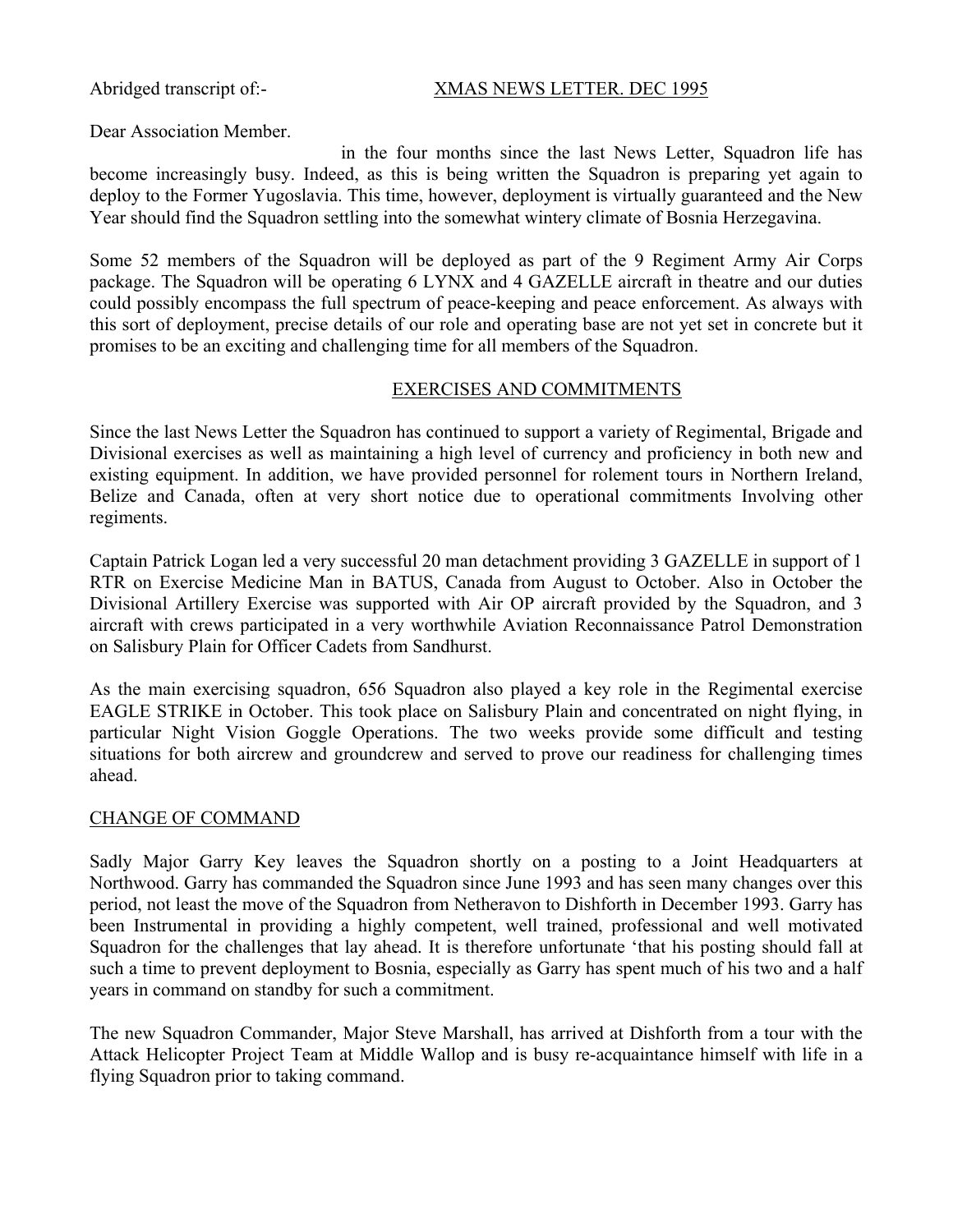## 656 SQUADRON ASSOCIATION ANNUAL GELERAL MEETING

The AGM took place at Middle Wallop on 10 September 1995 during the Wallop Challenge weekend. It was strongly supported by the Committee and covered a wide range of topics. A copy of the Minutes of the meeting are enclosed along with a Statement of income and expenditure for the year ended 31 December 1994.

One subject mentioned at the AGM requires clarification: For some months the Squadron has been attempting to provide a 656 Squadron plaque for inclusion in the Malaysian War Memorial at Kuala Lumpur. Indeed a plaque has been dispatched but for some unknown reason has failed to arrive at its destination. A second plaque has now been dispatched and we hope to be able to report its safe arrival in the next News Letter so that this matter can be finally and rightfully resolved. Also discussed at the AGM was the introduction of a letters page to the News Letter. This is being coordinated by Mr Len Rogers and further details can be found, appropriately enough, on the 'Letters Page' that accompanies this news letter.

# BRIGADIER D.W.COYLE MBE DFC RA

All Ranks 656 Squadron Army Air Corps were saddened to hear at the death of Brigadier Dennis Coyle on 8 December 1995. A wreath has been sent to his funeral on behalf of the Squadron and our condolences go out to his family, in particular his wife Valerie.

Brigadier Coyle was 656 Squadron's first commander back in December 1942. He had a long and distinguished flying career beginning after Dunkirk when he volunteered for Air OP duties. He was a founder member of 651, 652 and 656 Squadrons and served in a variety of flying and staff appointments both during and after the war. In 1960 he attended the Central Flying School and spent the two years as Officer Commanding Pilot Training Wing and Deputy Commandant of the Army Air Corps Centre.

# 656 SQUADRON REPRESENTATIVE

During the deployment to Bosnia a small Rear Party from the Squadron will be remaining at Dishforth. So it will still be possible to contact the Squadron. During this time, the Rear Party will be commanded by Captain Todd Braithwaite, our Royal Canadian Armed Forces exchange officer who has himself just returned from a 6 month tour in the Former Yugoslavia. Todd will 'be the nominated representative to deal with Association matters in Captain Guy Owen's absence, but please highlight correspondence with '56 SQUADRON ASSOCIATION' to ensure prompt attention.

The past year has been a busy time for 656 Squadron, but the New Year has potential to be significantly more so. The next Squadron news letter will, no doubt, contain much news of our deployment.

In the meantime it just remains for me to wish you health, happiness, and prosperity for Christmas and the New Year on behalf of the Officer Commanding and all ranks 656 Squadron Army Air Corps. Signed:- G L Owen, Captain for OC.